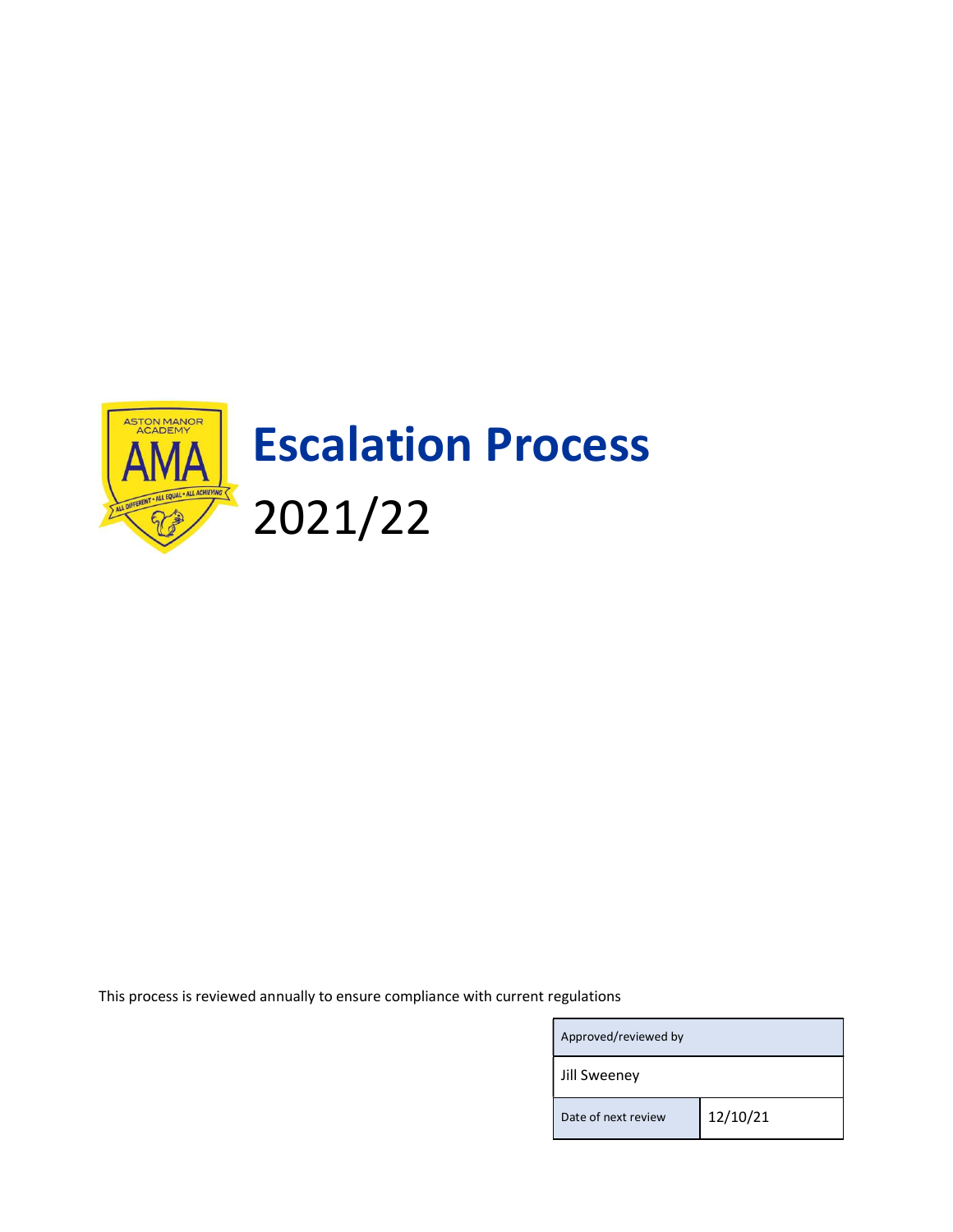### Purpose of the process

To confirm the main duties and responsibilities to be escalated should the head of centre, or a member of the senior leadership team with oversight of examination administration, be absent.

# Before examinations (Planning)

In the event of the absence of the head of centre or the member of senior leadership with oversight of examination administration, responsibility for implementing JCQ regulations and requirements relating to activity prior to examinations will be escalated to James Forbes/Neil Turner (Deputy Headteachers).

To support understanding of the regulations and requirements, the following JCQ publications will be referenced:

- General Regulations for Approved Centres
- **•** Instructions for conducting examinations
- Access Arrangements and Reasonable Adjustments
- Instructions for conducting coursework
- Instructions for conducting non-examination assessments
- Suspected Malpractice Policies and Procedures
- A guide to the special consideration process

### Main duties and responsibilities relate to:

- Centre status
- **•** Confidentiality
- Communication
- Recruitment, selection and training of staff
- Internal governance arrangements
- Delivery of qualifications
- Public liability
- Conflicts of interest
- Controlled assessments, coursework and non-examination assessments
- Security of assessment materials
- National Centre Number Register
- Centre inspections
	- Additional JCQ publication for reference:
		- o Centre Inspection Service Changes
- Policies

Specific JCQ publications for reference:

- o General Regulations for Approved Centres (section 5)
- o Instructions for conducting examinations (section 25)
- o Access Arrangements and Reasonable Adjustments (section 5)
- Personal data, freedom of information and copyright

Additional JCQ publication for reference:

 $\circ$  Information for candidates – Privacy Notice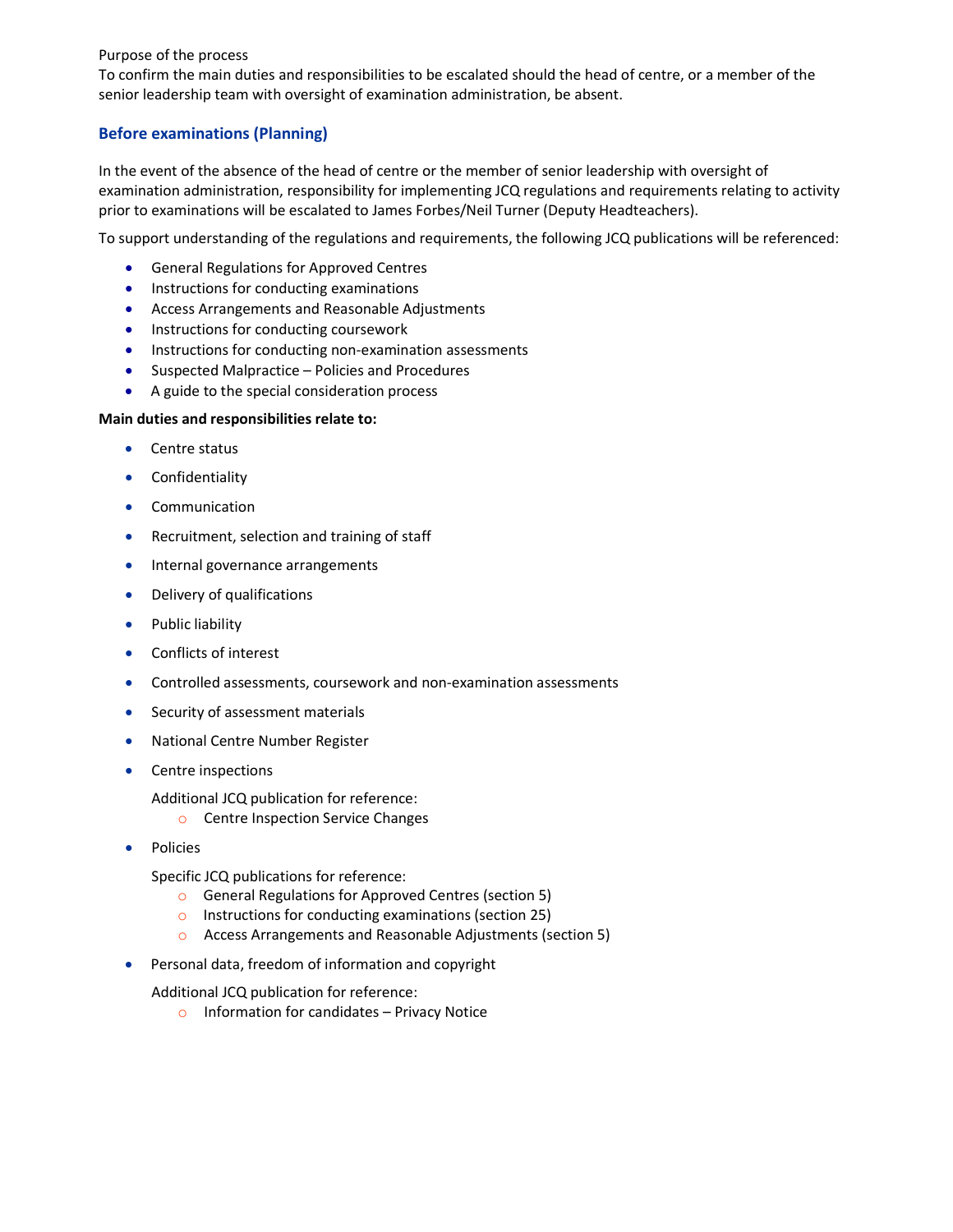## Before examinations (Entries and Pre-exams)

In the event of the absence of the head of centre or the member of senior leadership with oversight of examination administration, responsibility for implementing JCQ regulations and requirements relating to entries and exam preparation will be escalated to James Forbes/Neil Turner (Deputy Headteachers).

To support understanding of the regulations and requirements, sections of relevant JCQ publications will be specifically referenced including:

- General Regulations for Approved Centres (section 5)
- Instructions for conducting examinations (sections 1-15)
- Access Arrangements and Reasonable Adjustments (sections 6-8)

#### Main duties and responsibilities relate to:

- Access arrangements and reasonable adjustments
- **•** Entries

Additional JCQ publications for reference:

- $\circ$  Key dates in the examination cycle
- o Guidance Notes for Transferred Candidates
- o Alternative Site guidance notes
- $\circ$  Guidance notes for overnight supervision of candidates with a timetable variation
- Centre assessed work

Additional JCQ publication for reference:

- o Guidance Notes Centre Consortium Arrangements
- Candidate information

Additional JCQ publications for reference:

- o Information for candidates documents
- o Exam Room Posters

## During examinations (Exam time)

In the event of the absence of the head of centre or the member of senior leadership with oversight of examination administration, responsibility for implementing JCQ regulations and requirements relating to during exam time will be escalated to James Forbes/Neil Turner (Deputy Headteachers).

To support understanding of the regulations and requirements, sections of relevant JCQ publications will be specifically referenced including:

- General Regulations for Approved Centres (sections 3, 5)
- Instructions for conducting examinations (sections 16-30)
- Access Arrangements and Reasonable Adjustments (section 8)
- A guide to the special consideration process (sections 2-7)

### Main duties and responsibilities relate to:

• Conducting examinations and assessments

Additional JCQ publication for reference:

- o Guidance Notes Very Late Arrival
- Malpractice
- Retention of candidates' work